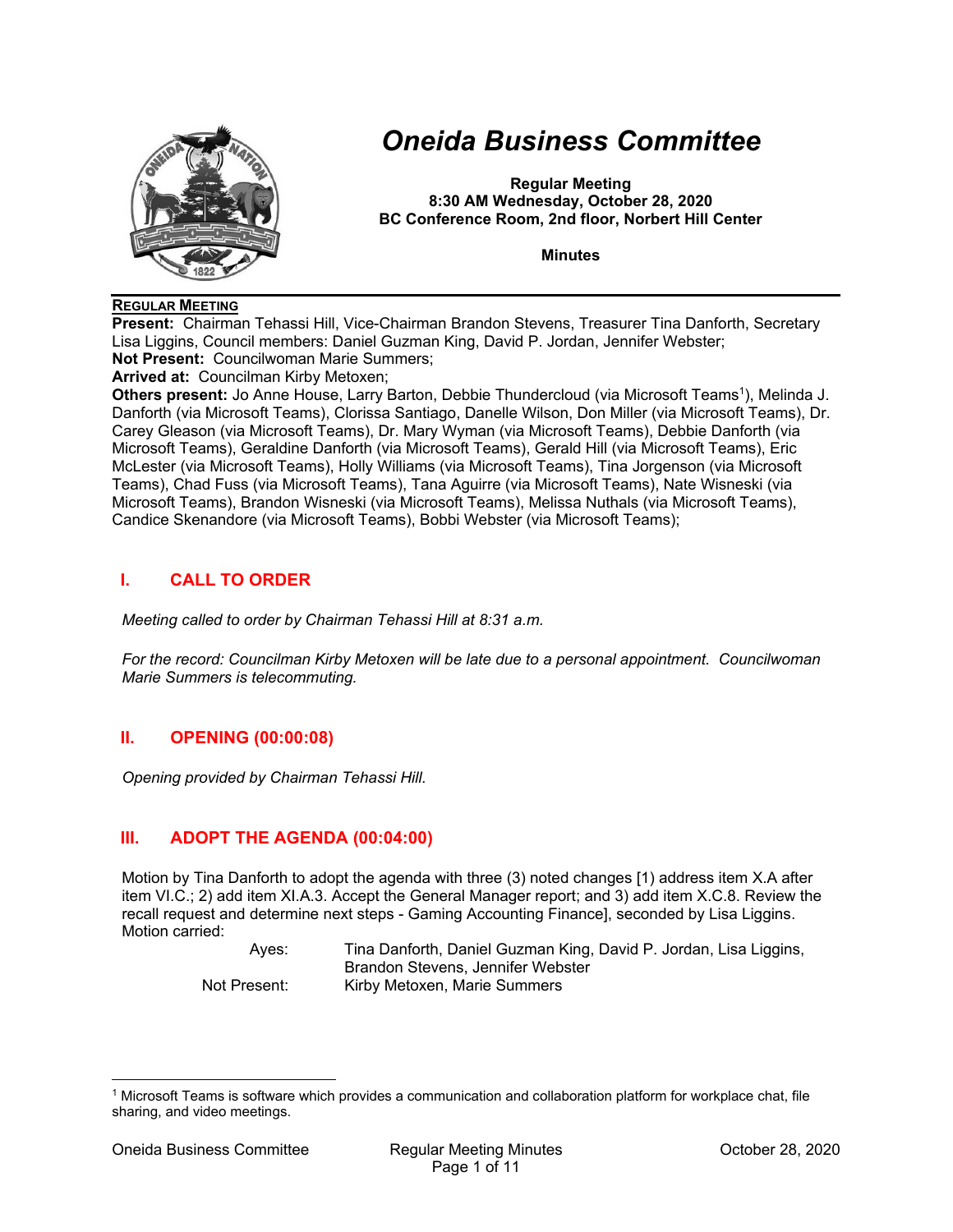## **IV. OATH OF OFFICE (00:05:29)**

*Oaths of office administered by Secretary Lisa Liggins. Tracy Smith and Candace House were present via Microsoft Teams.* 

#### **A. Oneida Election Board - Tracy Smith and Candace House**  Sponsor: Lisa Liggins, Secretary

# **V. MINUTES (00:08:56)**

**A. Approve the October 14, 2020, regular Business Committee meeting minutes**  Sponsor: Lisa Liggins, Secretary

Motion by David P. Jordan to approve the October 14, 2020, regular Business Committee meeting minutes, seconded by Lisa Liggins. Motion carried:

> Ayes: Tina Danforth, Daniel Guzman King, David P. Jordan, Lisa Liggins, Brandon Stevens, Jennifer Webster Not Present: Kirby Metoxen, Marie Summers

## **VI. RESOLUTIONS**

**A. Adopt resolution entitled Further Interpretation of "Fiscal Impact Statement" in the Legislative Procedures Act (00:08:58)**  Sponsor: David P. Jordan, Councilman

Motion by Jennifer Webster to adopt resolution 10-26-20-A Further Interpretation of "Fiscal Impact Statement" in the Legislative Procedures Act, seconded by Daniel Guzman King. Motion carried:

| Ayes:        | Tina Danforth, Daniel Guzman King, David P. Jordan, Lisa Liggins, |
|--------------|-------------------------------------------------------------------|
|              | Brandon Stevens, Jennifer Webster                                 |
| Not Present: | Kirby Metoxen, Marie Summers                                      |

**B. Adopt resolution entitled Discretion Regarding the Transfer of Cases under the Children's Code (00:12:30)**  Sponsor: David P. Jordan, Councilman

Motion by Jennifer Webster to adopt resolution 10-28-20-B Discretion Regarding the Transfer of Cases under the Children's Code, seconded by Daniel Guzman King. Motion carried:

| Aves:        | Tina Danforth, Daniel Guzman King, David P. Jordan, Lisa Liggins,<br>Brandon Stevens, Jennifer Webster |
|--------------|--------------------------------------------------------------------------------------------------------|
| Not Present: | Kirby Metoxen, Marie Summers                                                                           |

**C. Adopt resolution entitled Approval of a Dementia Caregiver Research Study (00:15:57)** 

Sponsor: Debbie Thundercloud, General Manager

Motion by Brandon Stevens to adopt resolution 10-28-20-C Approval of a Dementia Caregiver Research Study, seconded by Lisa Liggins. Motion carried:

| Aves:        | Tina Danforth, Daniel Guzman King, David P. Jordan, Lisa Liggins, |
|--------------|-------------------------------------------------------------------|
|              | Brandon Stevens, Jennifer Webster                                 |
| Not Present: | Kirby Metoxen, Marie Summers                                      |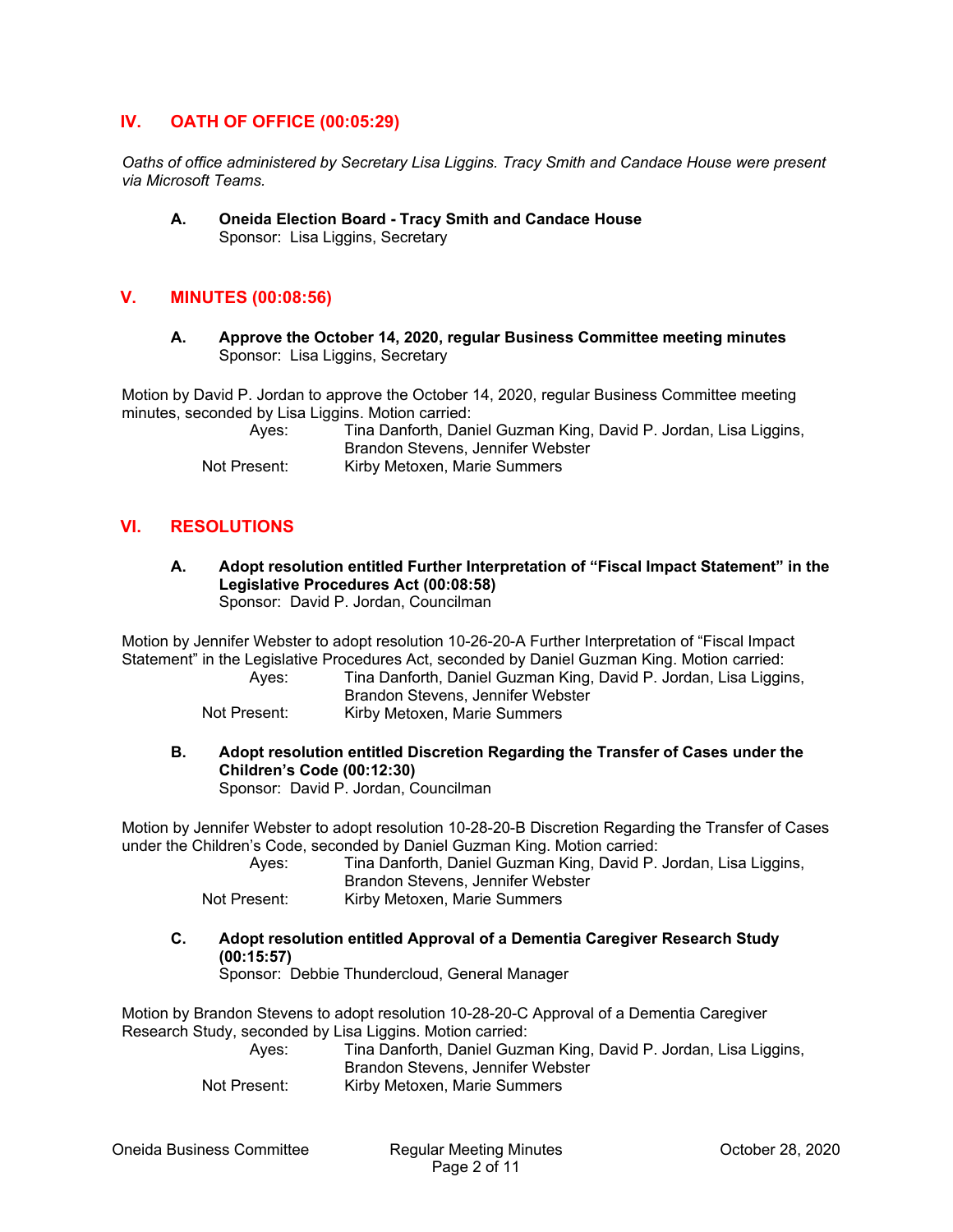*Item X.A. was addressed next.* 

**D. Enter the e-poll results into the record regarding adopted resolution 10-08-20-A Extension of Declaration of Public Health State of Emergency Until November 13, 2020 (00:22:16)** 

Sponsor: Lisa Liggins, Secretary

Motion by Lisa Liggins to enter the e-poll results into the record regarding adopted resolution 10-08-20- A Extension of Declaration of Public Health State of Emergency Until November 13, 2020, seconded by David P. Jordan. Motion carried:

> Ayes: Tina Danforth, Daniel Guzman King, David P. Jordan, Lisa Liggins, Brandon Stevens, Jennifer Webster Not Present: Kirby Metoxen, Marie Summers

## **VII. APPOINTMENTS**

**A. Determine next steps regarding one (1) Community-at-Large vacancy - Oneida Nation School Board (00:22:49); (01:02:25)**  Sponsor: Lisa Liggins, Secretary

Motion by Lisa Liggins to defer this item until after Executive Session, seconded by Jennifer Webster. Motion carried:

| Ayes:        | Tina Danforth, Daniel Guzman King, David P. Jordan, Lisa Liggins, |
|--------------|-------------------------------------------------------------------|
|              | Brandon Stevens, Jennifer Webster                                 |
| Not Present: | Kirby Metoxen, Marie Summers                                      |

*Item VIII.A.1. was addressed next.* 

Motion by Lisa Liggins to appoint Vicki Cornelius as Community-at-Large member on the Oneida Nation School Board, seconded by David P. Jordan. Motion carried:

| Aves:        | Daniel Guzman King, David P. Jordan, Lisa Liggins, Jennifer Webster |
|--------------|---------------------------------------------------------------------|
| Abstained:   | Kirby Metoxen                                                       |
| Not Present: | Tina Danforth, Tehassi Hill, Marie Summers                          |

*Item XI.A.1. was addressed next.* 

## **VIII. STANDING COMMITTEES**

## **A. FINANCE COMMITTEE**

**1. Accept the October 5, 2020, regular Finance Committee meeting minutes (00:23:19)**  Sponsor: Tina Danforth, Treasurer

Motion by Jennifer Webster to accept the October 5, 2020, regular Finance Committee meeting minutes, seconded by Tina Danforth. Motion carried:

 Ayes: Tina Danforth, Daniel Guzman King, David P. Jordan, Lisa Liggins, Brandon Stevens, Jennifer Webster Not Present: Kirby Metoxen, Marie Summers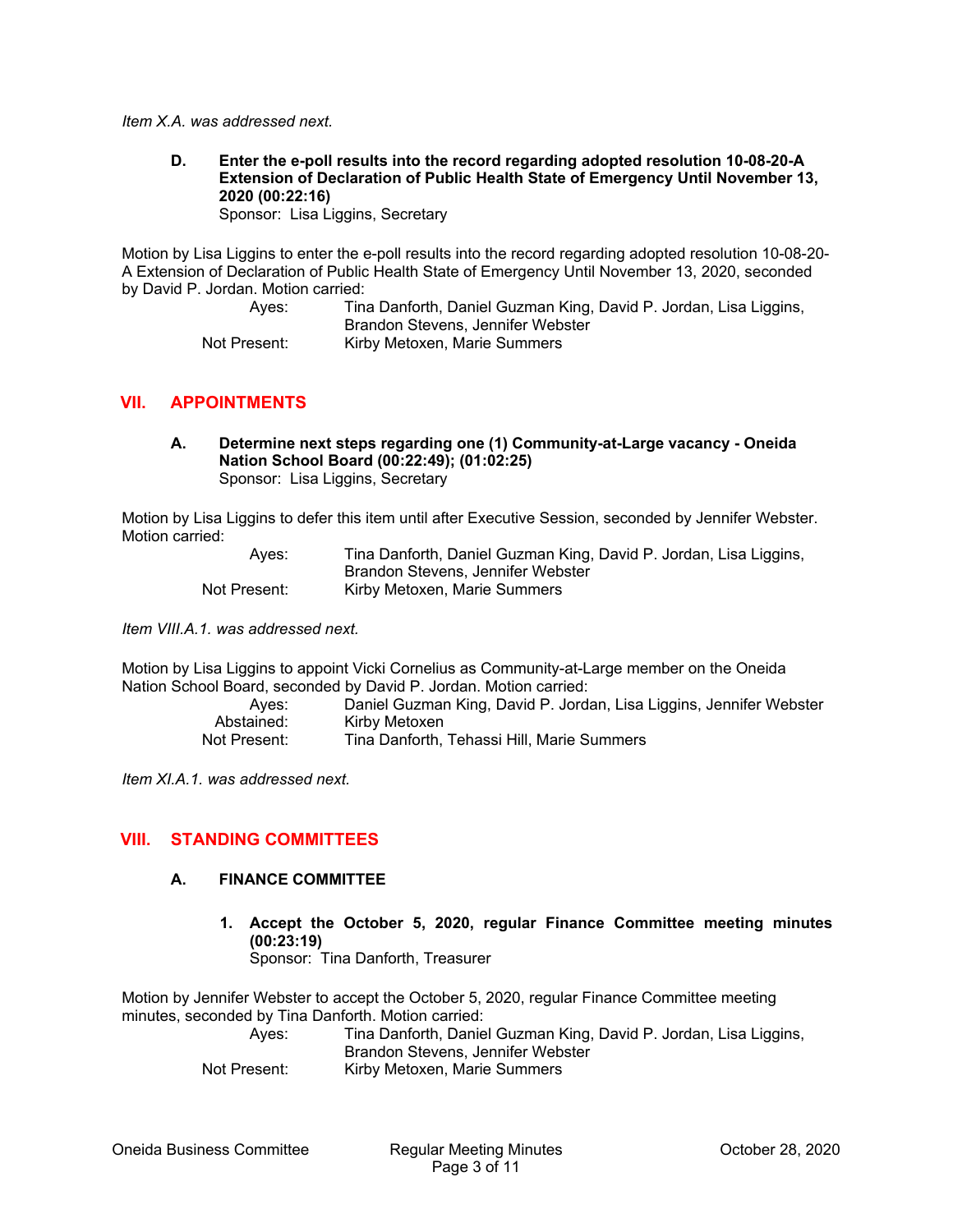**2. Accept the October 19, 2020, regular Finance Committee meeting minutes (00:23:23)** 

Sponsor: Tina Danforth, Treasurer

Motion by Jennifer Webster to accept the October 19, 2020, regular Finance Committee meeting minutes, seconded by David P. Jordan. Motion carried:

| Aves:        | Tina Danforth, Daniel Guzman King, David P. Jordan, Lisa Liggins, |
|--------------|-------------------------------------------------------------------|
|              | Brandon Stevens, Jennifer Webster                                 |
| Not Present: | Kirby Metoxen, Marie Summers                                      |

## **B. LEGISLATIVE OPERATING COMMITTEE**

**1. Accept the October 7, 2020, regular Legislative Operating Committee meeting minutes (00:24:08)** 

Sponsor: David P. Jordan, Councilman

Motion by Jennifer Webster to accept the October 7, 2020, regular Legislative Operating Committee meeting minutes, seconded by Tina Danforth. Motion carried:

| Aves:        | Tina Danforth, Daniel Guzman King, David P. Jordan, Lisa Liggins,<br><b>Brandon Stevens, Jennifer Webster</b> |
|--------------|---------------------------------------------------------------------------------------------------------------|
| Not Present: | Kirby Metoxen, Marie Summers                                                                                  |

**2. Accept the Children's Code Implementation additional six-month review (00:24:35)** 

Sponsor: David P. Jordan, Councilman

*Treasurer Tina Danforth left at 9:01 a.m.* 

*Treasurer Tina Danforth returned at 9:05 a.m.* 

Motion by David P. Jordan to accept the Children's Code Implementation additional six-month review, seconded by Lisa Liggins. Motion carried:

| Aves:        | Tina Danforth, Daniel Guzman King, David P. Jordan, Lisa Liggins,<br>Brandon Stevens, Jennifer Webster |
|--------------|--------------------------------------------------------------------------------------------------------|
| Not Present: | Kirby Metoxen, Marie Summers                                                                           |

**3. Accept the Curfew law one-year review (00:28:54)**  Sponsor: David P. Jordan, Councilman

Motion by Brandon Stevens to accept the Curfew law one-year review, seconded by Jennifer Webster. Motion carried:

 Ayes: Tina Danforth, Daniel Guzman King, David P. Jordan, Lisa Liggins, Brandon Stevens, Jennifer Webster Not Present: Kirby Metoxen, Marie Summers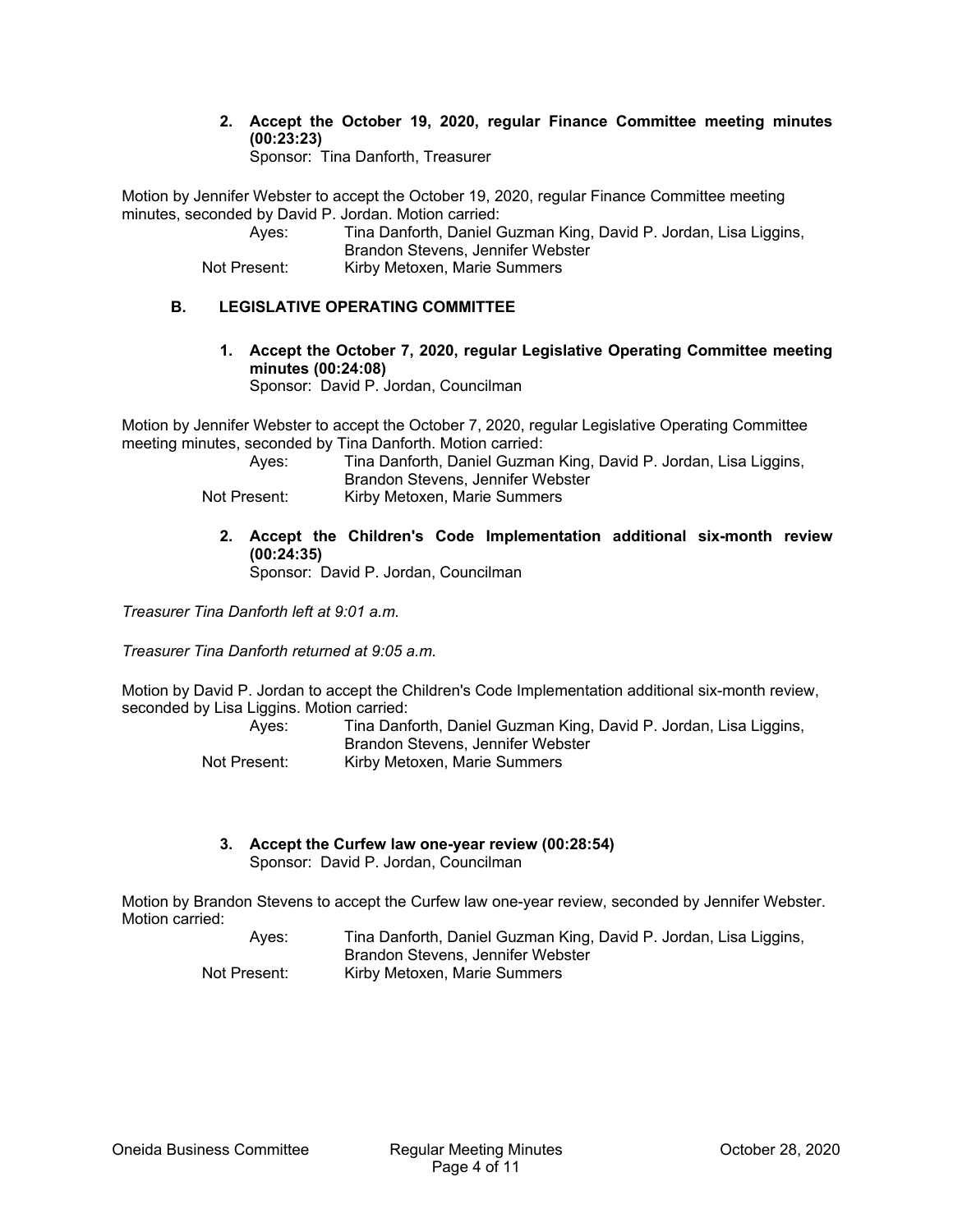# **IX. UNFINISHED BUSINESS**

**A. Review implementation of resolution BC-08-12-20-H and determine next steps (00:31:00)** 

Sponsor: Lisa Liggins, Secretary

Motion by Lisa Liggins to accept the discussion regarding the implementation of resolution BC-08-12- 20-H as information, seconded by Jennifer Webster. Motion carried:

 Ayes: Tina Danforth, Daniel Guzman King, David P. Jordan, Lisa Liggins, Brandon Stevens, Jennifer Webster Not Present: Kirby Metoxen, Marie Summers

*Item X.B. was addressed next.* 

## **X. NEW BUSINESS**

**A. Research Request: University of Wisconsin-Addressing Alzheimer's disease and Related Dementias Disparities: The American Indigenous Cognitive Assessment (AMICA) Project (00:18:14)**  Sponsor: Debbie Thundercloud, General Manager

Motion by Jennifer Webster to approve the research request from University of Wisconsin for the Addressing Alzheimer's disease and Related Dementias Disparities: The American Indigenous Cognitive Assessment (AMICA) Project, seconded by David P. Jordan. Motion carried:

|              | Oognitive Assessment (AivitoA) i Toject, seconded by David F. Jondan. Motion camed. |
|--------------|-------------------------------------------------------------------------------------|
| Aves:        | Tina Danforth, Daniel Guzman King, David P. Jordan, Lisa Liggins,                   |
|              | Brandon Stevens, Jennifer Webster                                                   |
| Not Present: | Kirby Metoxen, Marie Summers                                                        |

*Item VI.D. was addressed next.* 

**B. Review tribal member request to build a drug detox center and determine next steps (00:39:47)** 

Sponsor: Shannon Hill, Tribal Member

Motion by Lisa Liggins to send Tribal member request to build a drug detox center to the next Quality of Life Committee meeting, seconded by Daniel Guzman King. Motion carried:

| Ayes:        |                                   | Tina Danforth, Daniel Guzman King, David P. Jordan, Lisa Liggins, |
|--------------|-----------------------------------|-------------------------------------------------------------------|
|              | Brandon Stevens, Jennifer Webster |                                                                   |
| Not Present: | Kirby Metoxen, Marie Summers      |                                                                   |

**C. Approve two (2) actions regarding a judicial vacancy (00:45:47)**  Sponsor: Lisa Liggins, Secretary

Motion by Jennifer Webster to declare the office of former Appellate Court Judge Patricia Garvey vacant and direct notice to the Election Board that a special election is needed to fill the vacancy, seconded by Brandon Stevens. Motion carried:

| Aves:        | Tina Danforth, Daniel Guzman King, David P. Jordan, Lisa Liggins,<br>Brandon Stevens, Jennifer Webster |
|--------------|--------------------------------------------------------------------------------------------------------|
| Not Present: | Kirby Metoxen, Marie Summers                                                                           |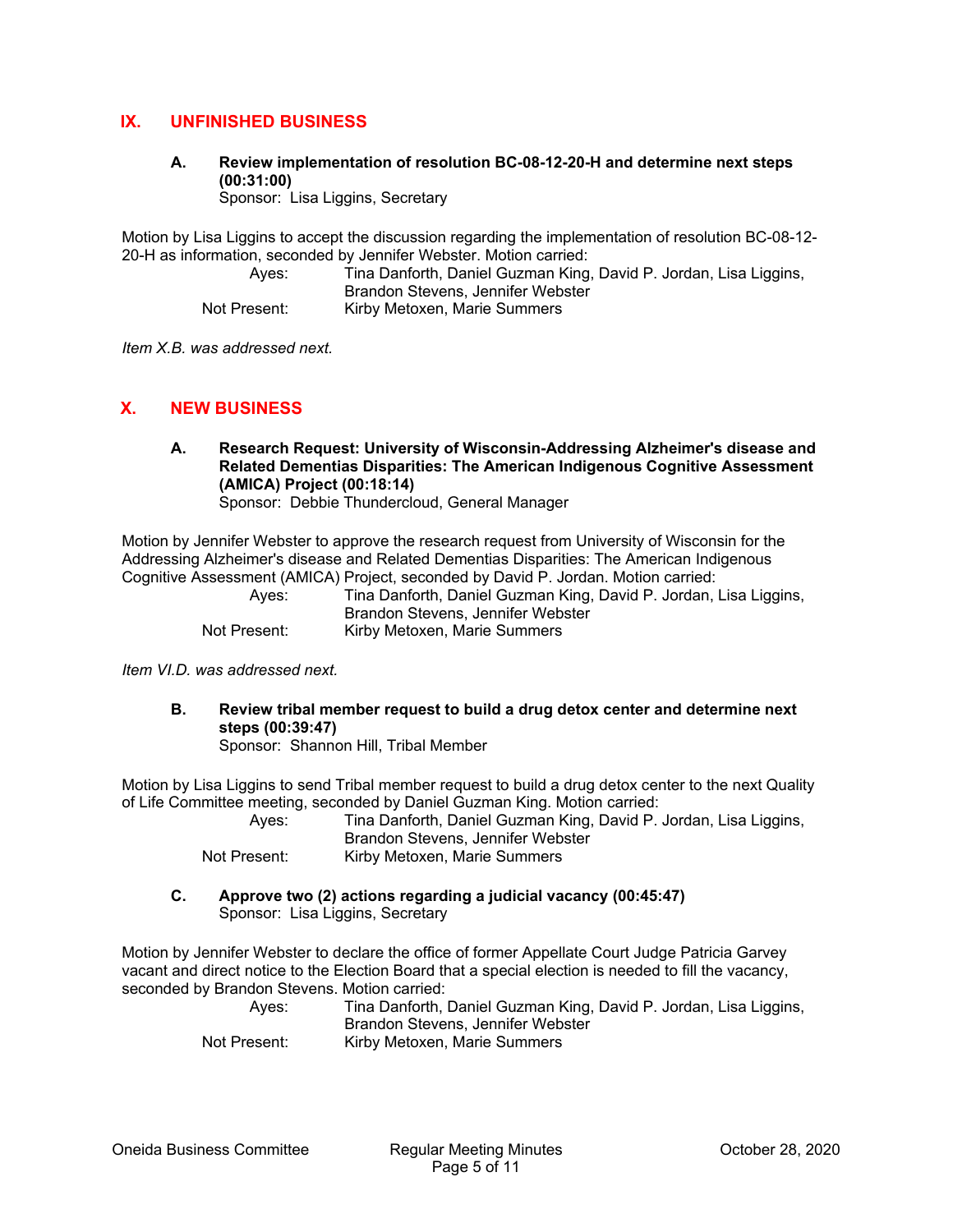#### **D. Accept the resignation of BC DR17-04 (00:49:18)**  Sponsor: Tehassi Hill, Chairman

Motion by David P. Jordan to accept the resignation of BC DR17-04, seconded by Brandon Stevens. Motion carried:

| Aves:        | Tina Danforth, Daniel Guzman King, David P. Jordan, Lisa Liggins, |
|--------------|-------------------------------------------------------------------|
|              | Brandon Stevens, Jennifer Webster                                 |
| Not Present: | Kirby Metoxen, Marie Summers                                      |

Motion by Lisa Liggins to direct the Employee Relations Representative to work with the BC Officers and HRD in order to post an ET or LTE as soon as possible and to authorize the sub team of Secretary Lisa Liggins, Councilman Brandon Stevens and Councilwoman Jennifer Webster to complete the hiring process, seconded by David P. Jordan. Motion carried:

| Aves:        | Tina Danforth, Daniel Guzman King, David P. Jordan, Lisa Liggins,<br>Brandon Stevens, Jennifer Webster |
|--------------|--------------------------------------------------------------------------------------------------------|
| Not Present: | Kirby Metoxen, Marie Summers                                                                           |

### **E. Approve the CY2021 Business Committee Standing Meeting Schedule (00:58:08)**  Sponsor: Lisa Liggins, Secretary

Motion by Jennifer Webster to approve the CY2021 Business Committee Standing Meeting Schedule, seconded by Brandon Stevens. Motion carried:

| Ayes:        | Tina Danforth, Daniel Guzman King, David P. Jordan, Lisa Liggins, |
|--------------|-------------------------------------------------------------------|
|              | Brandon Stevens, Jennifer Webster                                 |
| Not Present: | Kirby Metoxen, Marie Summers                                      |

**F. Enter the e-poll results into the record regarding the approved CRF Government Relief Funds Requests for the requests identified in memoranda dated October 16, 2020 (01:01:23)** 

Sponsor: Lisa Liggins, Secretary

Motion by David P. Jordan to enter the e-poll results into the record regarding the approved CRF Government Relief Funds Requests for the requests identified in memoranda dated October 16, 2020, seconded by Lisa Liggins. Motion carried:

| Aves:        | Tina Danforth, Daniel Guzman King, David P. Jordan, Lisa Liggins,<br>Brandon Stevens, Jennifer Webster |
|--------------|--------------------------------------------------------------------------------------------------------|
| Not Present: | Kirby Metoxen, Marie Summers                                                                           |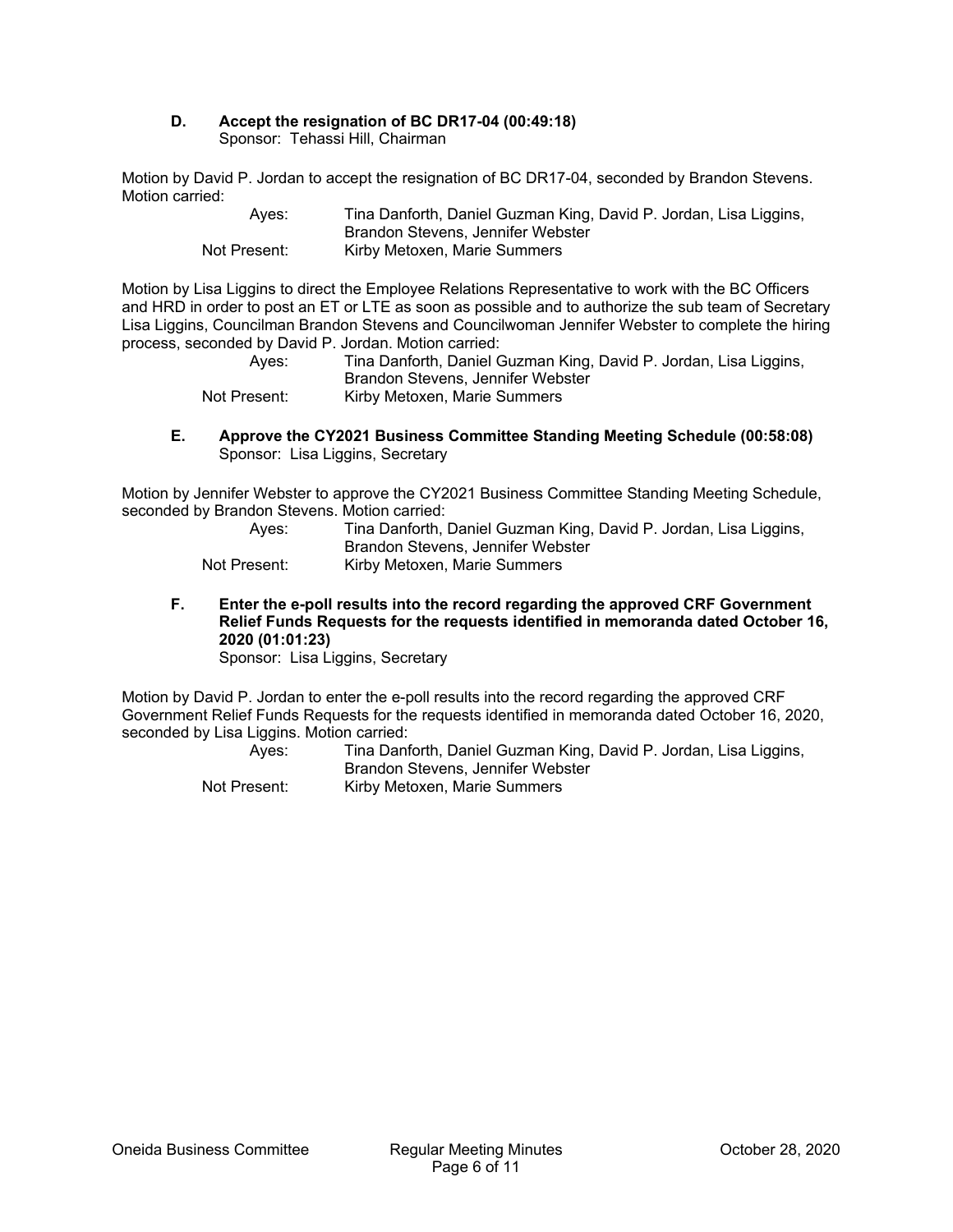# **XI. EXECUTIVE SESSION (01:01:50)**

Motion by David P. Jordan to go into executive session at 9:41 a.m., seconded by Brandon Stevens. Motion carried:

> Ayes: Tina Danforth, Daniel Guzman King, David P. Jordan, Lisa Liggins, Brandon Stevens, Jennifer Webster Not Present: Kirby Metoxen, Marie Summers

*Councilman Kirby Metoxen arrived at 10:35 a.m.* 

*Treasurer Tina Danforth left 10:40 a.m.* 

*The Oneida Business Committee, by consensus, recessed at 12:13 p.m. to 1:45 p.m.* 

*Chairman Tehassi Hill left at 12:13 p.m. Vice-Chairman Brandon Stevens assumed the role of the Chair.* 

*Meeting called to order by Vice-Chairman Brandon Stevens at 1:45 a.m.* 

*Roll call for the record:* 

*Present: Councilman Daniel Guzman King; Councilman David P. Jordan; Councilman Kirby Metoxen; Vice-Chairman Brandon Stevens; Councilwoman Jennifer Webster; Not Present: Treasurer Tina Danforth; Chairman Tehassi Hill; Secretary Lisa Liggins; Council Member Marie Summers;* 

*Secretary Lisa Liggins returned 1:55 p.m.* 

Motion by David P. Jordan to come out of executive session at 3:10 p.m., seconded by Lisa Liggins. Motion carried:

> Ayes: Daniel Guzman King, David P. Jordan, Lisa Liggins, Kirby Metoxen, Jennifer Webster Not Present: Tina Danforth, Tehassi Hill, Marie Summers

*Item VII.A. was re-addressed next.*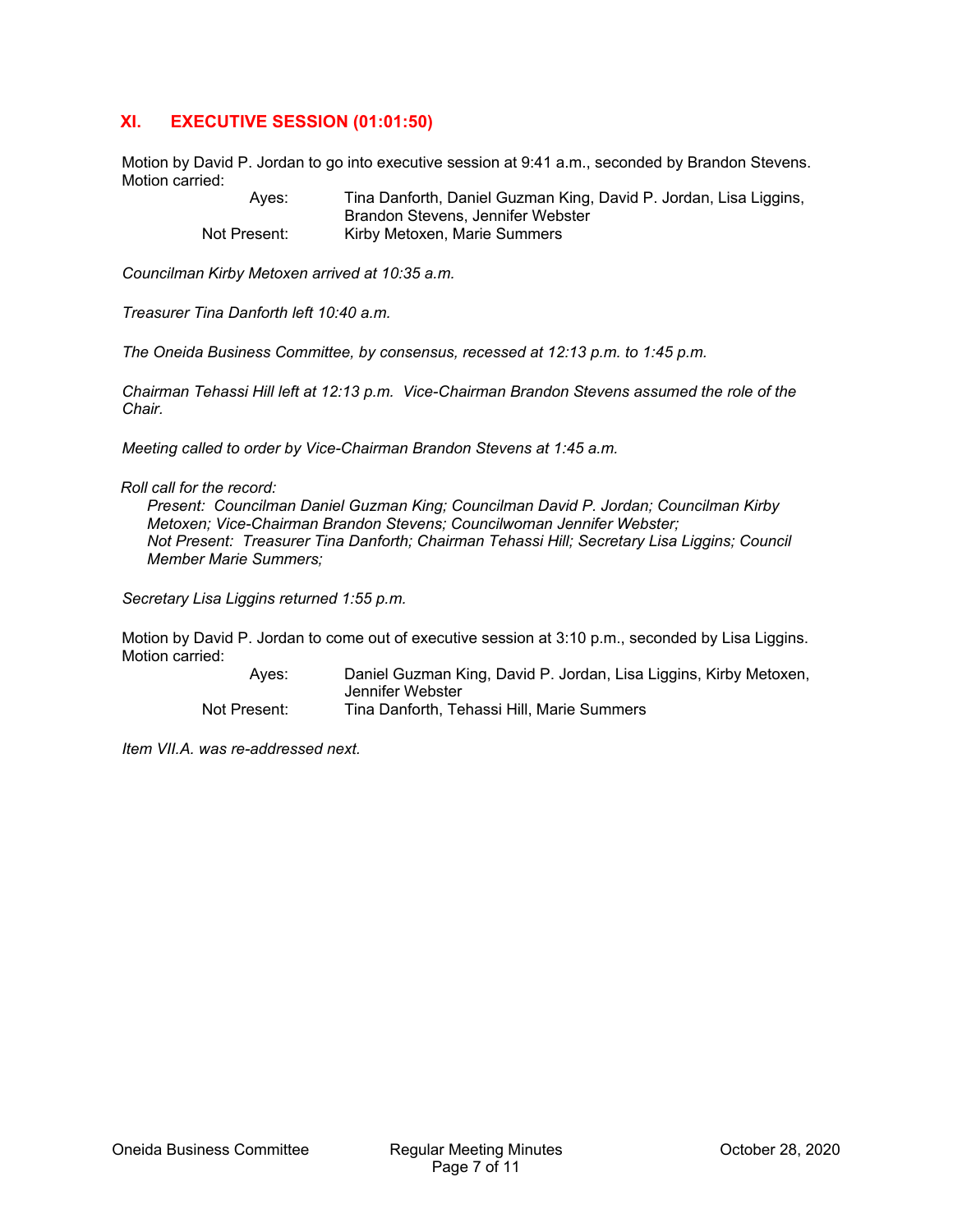## **A. REPORTS**

**1. Accept the Intergovernmental Affairs, Communications, and Self-Governance October 2020 report (01:04:14)** 

Sponsor: Melinda J. Danforth, Director/Intergovernmental Affairs

Motion by Lisa Liggins to accept the Intergovernmental Affairs, Communications, and Self-Governance October 28, 2020 report, seconded by Daniel Guzman King. Motion carried:

 Ayes: Daniel Guzman King, David P. Jordan, Lisa Liggins, Kirby Metoxen, Jennifer Webster

| Tina Danforth. Tehassi Hill. Marie Summers<br>Not Present: |  |  |  |  |  |
|------------------------------------------------------------|--|--|--|--|--|
|------------------------------------------------------------|--|--|--|--|--|

Motion by Lisa Liggins to accept the follow up from October 14, 2020 Business Committee meeting regarding US Department of Treasury Technical Advisory Committee as information, seconded by Kirby Metoxen. Motion carried:

| Aves:        | Daniel Guzman King, David P. Jordan, Lisa Liggins, Kirby Metoxen, |
|--------------|-------------------------------------------------------------------|
|              | Jennifer Webster                                                  |
| Not Present: | Tina Danforth, Tehassi Hill, Marie Summers                        |

Motion by Lisa Liggins to defer the Business Committee's consideration of the Village of Ashwaubenon's request for reimbursement for Green Bay Metro fees back to Intergovernmental Affairs and Communications, seconded by David P. Jordan. Motion carried:

 Ayes: Daniel Guzman King, David P. Jordan, Lisa Liggins, Kirby Metoxen, Jennifer Webster Not Present: Tina Danforth, Tehassi Hill, Marie Summers

Motion by Lisa Liggins to defer the Business Committee's consideration of support for the City of Green Bay's Water Fluorination program to the next Business Committee work session, seconded by David P. Jordan. Motion carried:

| Ayes:        | Daniel Guzman King, David P. Jordan, Lisa Liggins, Kirby Metoxen, |
|--------------|-------------------------------------------------------------------|
|              | Jennifer Webster                                                  |
| Not Present: | Tina Danforth, Tehassi Hill, Marie Summers                        |

Motion by Lisa Liggins to support the TANF Pilot Project, seconded by David P. Jordan. Motion carried:

| Aves:        | Daniel Guzman King, David P. Jordan, Lisa Liggins, Kirby Metoxen, |
|--------------|-------------------------------------------------------------------|
|              | Jennifer Webster                                                  |
| Not Present: | Tina Danforth, Tehassi Hill, Marie Summers                        |

Motion by Lisa Liggins to approve Councilwoman Jennifer Webster's nomination to the Administration of Children & Families Tribal Advisory Committee and authorize the Chairman to sign the nomination letter, seconded by Kirby Metoxen. Motion carried:

| Ayes:        | Daniel Guzman King, David P. Jordan, Lisa Liggins, Kirby Metoxen |
|--------------|------------------------------------------------------------------|
| Abstained:   | Jennifer Webster                                                 |
| Not Present: | Tina Danforth, Tehassi Hill, Marie Summers                       |

Motion by Lisa Liggins to support the BIA CARES Act spending plan, seconded by Jennifer Webster. Motion carried:

| Aves:        | Daniel Guzman King, David P. Jordan, Lisa Liggins, Kirby Metoxen, |
|--------------|-------------------------------------------------------------------|
|              | Jennifer Webster                                                  |
| Not Present: | Tina Danforth, Tehassi Hill, Marie Summers                        |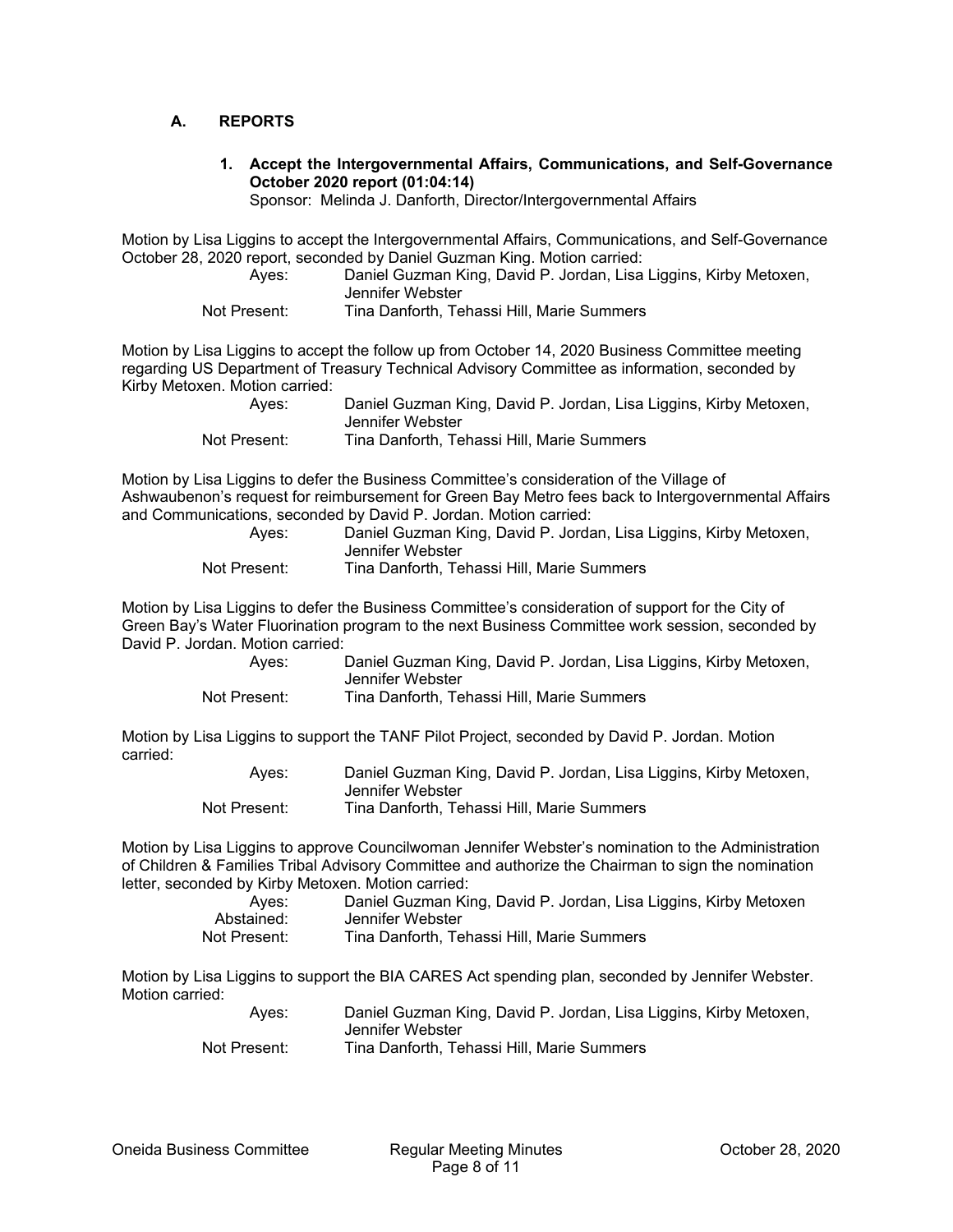Motion by Lisa Liggins to approve the Chairman and/or Vice-Chairman to sign the letter of support for Deb Haaland to be appointed as the next US Department of the Interior Secretary, seconded by Daniel Guzman King. Motion carried:

| Aves:        | Daniel Guzman King, David P. Jordan, Lisa Liggins, Kirby Metoxen, |
|--------------|-------------------------------------------------------------------|
|              | Jennifer Webster                                                  |
| Not Present: | Tina Danforth, Tehassi Hill, Marie Summers                        |

#### **2. Accept the Chief Counsel report (01:07:12)**

Sponsor: Jo Anne House, Chief Counsel

Motion by Lisa Liggins to accept the Chief Counsel report, seconded by Jennifer Webster. Motion carried:

> Ayes: Daniel Guzman King, David P. Jordan, Lisa Liggins, Kirby Metoxen, Jennifer Webster

Not Present: Tina Danforth, Tehassi Hill, Marie Summers

#### **3.. Accept the General Manager report (01:07:28)**

Sponsor: Debbie Thundercloud, General Manager

Motion by Lisa Liggins to accept the General Manager report and approve an exception to BC resolution # 9-23-20-C to move the [November 12, 2020 regular BC] meeting to November 10, 2020, seconded by David P. Jordan. Motion carried:

 Ayes: Daniel Guzman King, David P. Jordan, Lisa Liggins, Kirby Metoxen, Jennifer Webster

Not Present: Tina Danforth, Tehassi Hill, Marie Summers

#### **B. UNFINISHED BUSINESS**

**1. Review the Budgets submitted in accordance with 3.4.5. of the Management Agreement (01:08:04)** 

Sponsor: Eric McLester, Agent/Oneida Golf Enterprise

Motion by Lisa Liggins to accept the Budgets submitted in accordance with 3.4.5. of the Management Agreement, seconded by David P. Jordan. Motion carried:

 Ayes: Daniel Guzman King, David P. Jordan, Lisa Liggins, Kirby Metoxen, Jennifer Webster

Not Present: Tina Danforth, Tehassi Hill, Marie Summers

#### **C. NEW BUSINESS**

#### **1. Accept the GTC Legal Resource Center report (01:08:40)**  Sponsor: Tehassi Hill, Chairman

Motion by Lisa Liggins to accept the GTC Legal Resource Center report, seconded by David P. Jordan. Motion carried:

| Ayes:        | Daniel Guzman King, David P. Jordan, Lisa Liggins, Jennifer Webster |
|--------------|---------------------------------------------------------------------|
| Abstained:   | Kirby Metoxen                                                       |
| Not Present: | Tina Danforth, Tehassi Hill, Marie Summers                          |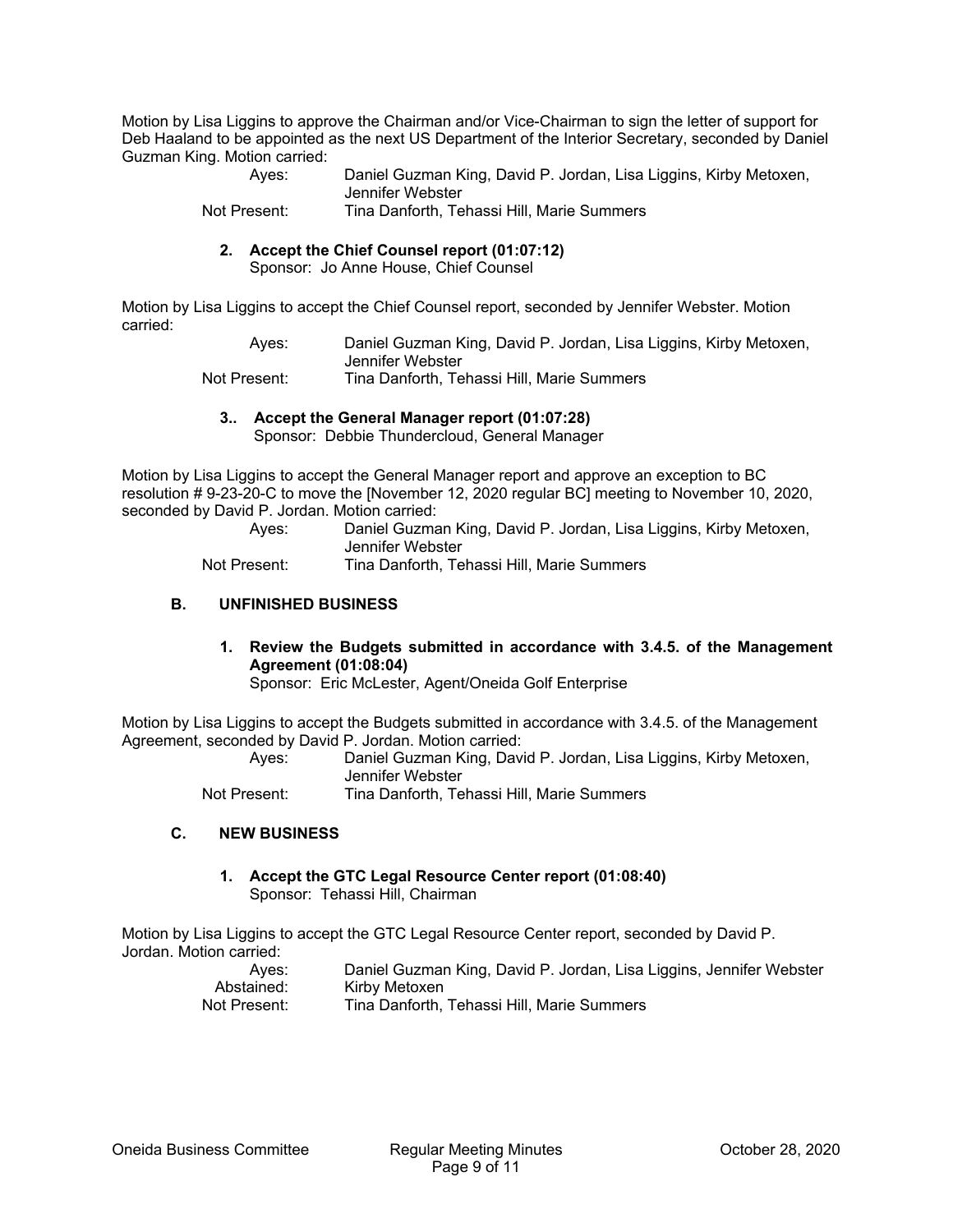#### **2. Review the posting request and determine next steps - Economic Support (01:09:00)**

Sponsor: Debbie Thundercloud, General Manager

Motion by Lisa Liggins to approve the posting request from the General Manager for one (1) Economic Support Specialist, noting this position is fully grant funded, seconded by Jennifer Webster. Motion carried:

 Ayes: Daniel Guzman King, David P. Jordan, Lisa Liggins, Kirby Metoxen, Jennifer Webster

Not Present: Tina Danforth, Tehassi Hill, Marie Summers

**3. Adopt resolution entitled Naming Individuals as Authorized Persons for SagePoint Accounts (01:09:25)** 

Sponsor: Tina Danforth, Treasurer

Motion by Lisa Liggins to adopt resolution10-28-20-D Naming Individuals as Authorized Persons for SagePoint Accounts, deleting Terrence Cornelius from the resolution and move the resolution to open session, seconded by David P. Jordan. Motion carried:

| Ayes:        | Daniel Guzman King, David P. Jordan, Lisa Liggins, Jennifer Webster |
|--------------|---------------------------------------------------------------------|
| Abstained:   | Kirby Metoxen                                                       |
| Not Present: | Tina Danforth, Tehassi Hill, Marie Summers                          |

# **4. Review application(s) for one (1) Community-at-Large vacancy - Oneida Nation School Board (01:09:52)**

Sponsor: Lisa Liggins, Secretary

Motion by Lisa Liggins to accept the discussion regarding the application(s) for one (1) Community-at-Large vacancy on the Oneida Nation School Board as information, seconded by Jennifer Webster. Motion carried:

| Ayes:        | Daniel Guzman King, David P. Jordan, Lisa Liggins, Jennifer Webster |
|--------------|---------------------------------------------------------------------|
| Abstained:   | Kirby Metoxen                                                       |
| Not Present: | Tina Danforth, Tehassi Hill, Marie Summers                          |

**5. Enter the e-poll results into the record regarding the approved recall request from the Chief Financial Officer for one (1) Training Specialist (01:10:15)**  Sponsor: Lisa Liggins, Secretary

Motion by Lisa Liggins to enter the e-poll results into the record regarding the approved recall request from the Chief Financial Officer for one (1) Training Specialist, seconded by Jennifer Webster. Motion carried:

 Ayes: Daniel Guzman King, David P. Jordan, Lisa Liggins, Kirby Metoxen, Jennifer Webster

Not Present: Tina Danforth, Tehassi Hill, Marie Summers

**6. Enter the e-poll results into the record regarding the approved request from Retail Enterprise to maintain a minimum staffing level (01:10:30)**  Sponsor: Lisa Liggins, Secretary

Motion by Lisa Liggins to enter the e-poll results into the record regarding the approved request from Retail Enterprise to maintain a minimum staffing level, seconded by David P. Jordan. Motion carried:

| Ayes: | Daniel Guzman King, David P. Jordan, Lisa Liggins, Kirby Metoxen, |
|-------|-------------------------------------------------------------------|
|       | Jennifer Webster                                                  |
|       |                                                                   |

Not Present: Tina Danforth, Tehassi Hill, Marie Summers